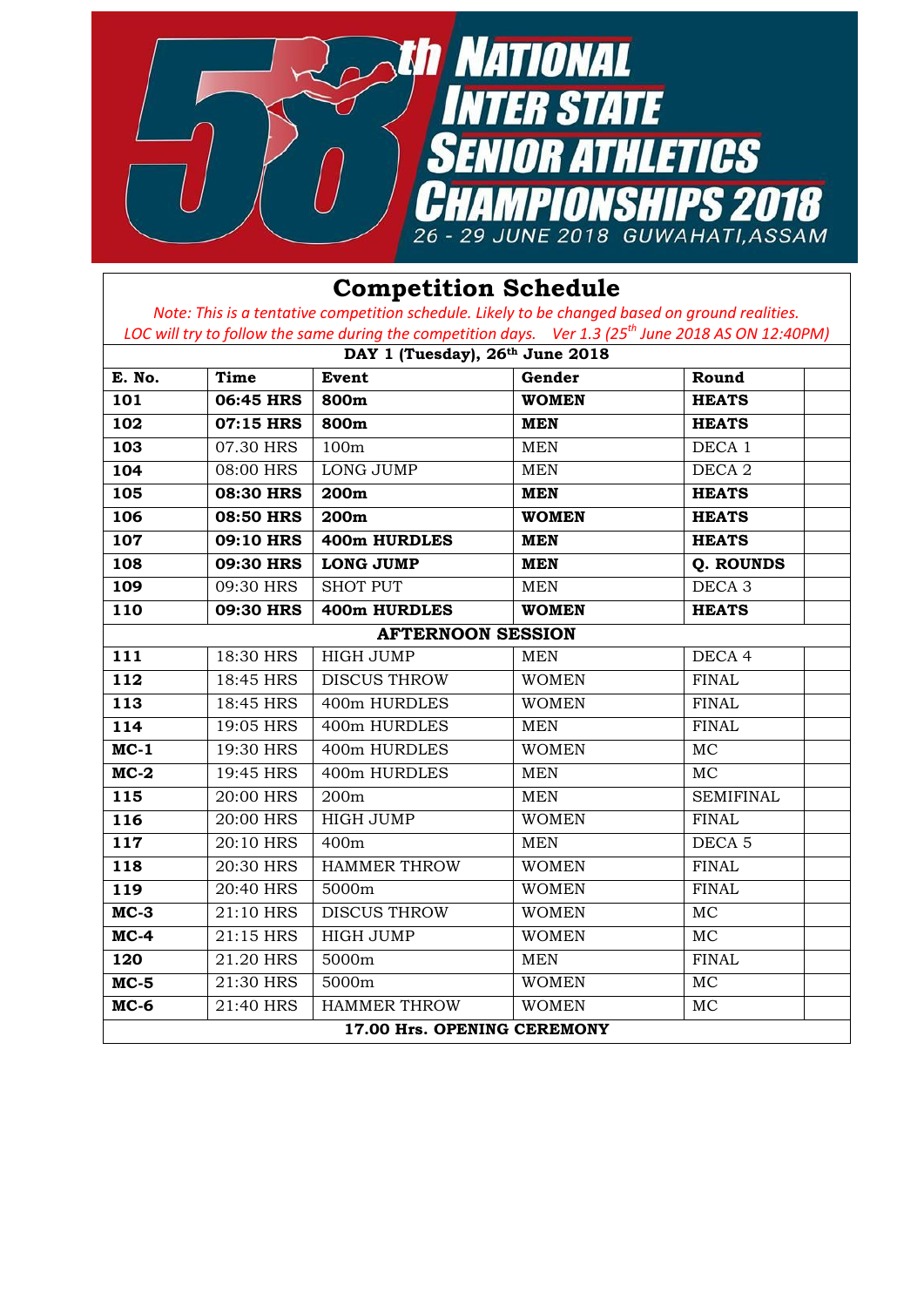

| DAY 2 (Wednesday), 27th June, 2018 |                  |                      |              |                   |  |
|------------------------------------|------------------|----------------------|--------------|-------------------|--|
| E. No.                             | <b>Time</b>      | <b>Event</b>         | Gender       | Round             |  |
| 201                                | <b>07.30 HRS</b> | <b>DISCUS THROW</b>  | <b>MEN</b>   | Q. ROUND          |  |
| 202                                | 08.00 HRS        | 110m HURDLES         | <b>MEN</b>   | DECA <sub>6</sub> |  |
| 203                                | 08:15 HRS        | 4X100m Relay         | <b>MEN</b>   | <b>HEATS</b>      |  |
| 204                                | <b>08.45 HRS</b> | 4X100m Relay         | <b>WOMEN</b> | <b>HEATS</b>      |  |
| 205                                | 08:45 HRS        | <b>DISCUS THROW</b>  | <b>MEN</b>   | DECA <sub>7</sub> |  |
| 206                                | 09:45 HRS        | POLE VAULT           | <b>MEN</b>   | DECA <sub>8</sub> |  |
|                                    |                  | <b>BREAK</b>         |              |                   |  |
| 207                                | 16:30 HRS        | POLE VAULT           | <b>MEN</b>   | <b>FINAL</b>      |  |
| 208                                | 17:55 HRS        | 200m                 | <b>MEN</b>   | <b>FINAL</b>      |  |
| 209                                | 18:00 HRS        | <b>LONG JUMP</b>     | <b>MEN</b>   | <b>FINAL</b>      |  |
| 210                                | 18:00 HRS        | <b>JAVELIN</b>       | <b>MEN</b>   | DECA <sub>9</sub> |  |
| $MC-2$                             | 18:15 HRS        | 5000m                | <b>MEN</b>   | MC                |  |
| $MC-3$                             | 18:20 HRS        | 200m                 | <b>MEN</b>   | $\overline{MC}$   |  |
| 211                                | 18:50 HRS        | 200m                 | <b>WOMEN</b> | <b>FINAL</b>      |  |
| $\overline{212}$                   | 19:00 HRS        | <b>SHOT PUT</b>      | <b>MEN</b>   | <b>FINAL</b>      |  |
| $MC-4$                             | 19:10 HRS        | 200m                 | <b>WOMEN</b> | <b>MC</b>         |  |
| 213                                | 19:20 HRS        | 800m                 | <b>WOMEN</b> | <b>FINAL</b>      |  |
| 214                                | 19.30 HRS.       | <b>JAVELIN THROW</b> | <b>WOMEN</b> | <b>FINAL</b>      |  |
| 215                                | 19:40 HRS        | 800m                 | <b>MEN</b>   | <b>FINAL</b>      |  |
| $\overline{216}$                   | 19:45 HRS        | <b>LONG JUMP</b>     | <b>WOMEN</b> | <b>FINAL</b>      |  |
| $MC-5$                             | 19:50 HRS        | <b>LONG JUMP</b>     | <b>MEN</b>   | <b>MC</b>         |  |
| $MC-6$                             | 20:00 HRS        | <b>SHOT PUT</b>      | <b>MEN</b>   | <b>MC</b>         |  |
| $MC-7$                             | 20:10 HRS        | 800m                 | <b>WOMEN</b> | <b>MC</b>         |  |
| 217                                | 20.15 HRS        | 1500m                | <b>MEN</b>   | DECA 10           |  |
| $MC-8$                             | 20.20 HRS        | 800m                 | <b>MEN</b>   | MC                |  |
| $MC-9$                             | $20:35$ HRS      | <b>JAVELIN THROW</b> | <b>WOMEN</b> | <b>MC</b>         |  |
| $MC-10$                            | $20:40$ HRS      | <b>DECATHLON</b>     | <b>MEN</b>   | MC                |  |
| $MC-11$                            | 20:45 HRS        | <b>LONG JUMP</b>     | <b>WOMEN</b> | <b>MC</b>         |  |
| $MC-12$                            | 20:50 HRS        | POLE VAULT           | <b>MEN</b>   | <b>MC</b>         |  |
| 218                                | <b>20:55 HRS</b> | 4X400m Relay         | <b>MEN</b>   | <b>HEATS</b>      |  |
| 219                                | <b>21:10 HRS</b> | 4X400m Relay         | <b>WOMEN</b> | <b>HEATS</b>      |  |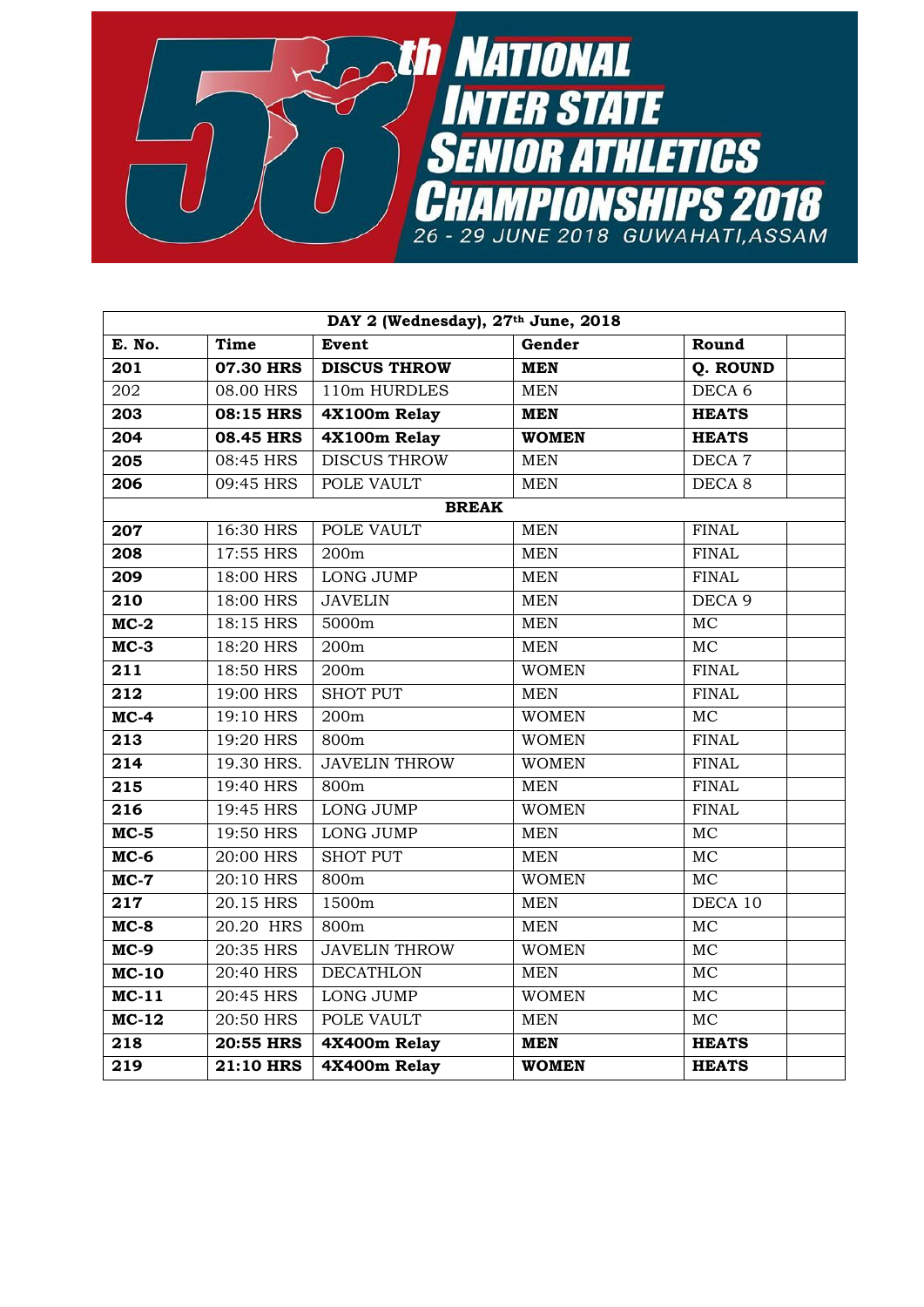

| DAY 3 (Thursday), 28th June 2018 |            |                      |              |                    |  |  |
|----------------------------------|------------|----------------------|--------------|--------------------|--|--|
| E. No.                           | Time       | Event                | Gender       | Round              |  |  |
| 301                              | 08:00 HRS  | 100m HURDLES         | <b>WOMEN</b> | HEPTA 1            |  |  |
| 302                              | 08:15 HRS  | 1500m                | <b>WOMEN</b> | <b>HEATS</b>       |  |  |
| 303                              | 08:30 HRS  | 1500m                | <b>MEN</b>   | <b>HEATS</b>       |  |  |
| 304                              | 08:45 HRS  | 400m                 | <b>WOMEN</b> | <b>HEATS</b>       |  |  |
| 305                              | 08:45 HRS  | <b>HIGH JUMP</b>     | <b>WOMEN</b> | HEPTA <sub>2</sub> |  |  |
| 306                              | 09:00 HRS  | 400m                 | <b>MEN</b>   | <b>HEATS</b>       |  |  |
| 307                              | 09:30 HRS  | 100m                 | <b>WOMEN</b> | <b>HEATS</b>       |  |  |
| 308                              | 09:50 HRS  | 100m                 | <b>MEN</b>   | <b>HEATS</b>       |  |  |
| <b>BREAK</b>                     |            |                      |              |                    |  |  |
| 309                              | 18:00 HRS  | <b>JAVELIN THROW</b> | <b>MEN</b>   | <b>FINAL</b>       |  |  |
| 310                              | 18:00 HRS  | POLE VAULT           | <b>WOMEN</b> | <b>FINAL</b>       |  |  |
| 311                              | 18:00 HRS  | TRIPLE JUMP          | <b>WOMEN</b> | <b>FINAL</b>       |  |  |
| 312                              | 18:00 HRS  | <b>HIGH JUMP</b>     | <b>MEN</b>   | <b>FINAL</b>       |  |  |
| 313                              | 18:00 HRS  | <b>SHOT PUT</b>      | <b>WOMEN</b> | HEPTA <sub>3</sub> |  |  |
| 314                              | 19.00 HRS  | 400m                 | <b>WOMEN</b> | <b>SEMIFINAL</b>   |  |  |
| $MC-1$                           | 19:05 HRS  | TRIPLE JUMP          | <b>WOMEN</b> | <b>MC</b>          |  |  |
| 315                              | 19.15 HRS. | 400m                 | <b>MEN</b>   | <b>SEMI FINAL</b>  |  |  |
| $MC-2$                           | 19:20 HRS  | POLE VAULT           | <b>WOMEN</b> | MC                 |  |  |
| 316                              | 19:25 HRS  | <b>DISCUS THROW</b>  | <b>MEN</b>   | <b>FINAL</b>       |  |  |
| $MC-3$                           | 19:30 HRS  | <b>JAVELIN THROW</b> | <b>MEN</b>   | MC                 |  |  |
| 317                              | 19:35 HRS  | 200M                 | <b>WOMEN</b> | HEPTA 4            |  |  |
| $MC-4$                           | 19:45 HRS  | <b>HIGH JUMP</b>     | <b>MEN</b>   | MC                 |  |  |
| 318                              | 19:50 HRS  | 3000m SC             | <b>WOMEN</b> | <b>FINAL</b>       |  |  |
| 319                              | 20:15 HRS. | 3000m. SC            | <b>MEN</b>   | <b>FINAL</b>       |  |  |
| $MC-5$                           | 20:20 HRS  | <b>DISCUS THROW</b>  | <b>MEN</b>   | MC                 |  |  |
| $MC-6$                           | 20:30 HRS  | 3000m SC             | <b>WOMEN</b> | <b>MC</b>          |  |  |
| $MC-7$                           | 20:40 HRS  | 3000m. SC            | <b>MEN</b>   | MC                 |  |  |
| 320                              | 20:50 HRS  | 4X100m Relay         | <b>MEN</b>   | <b>FINAL</b>       |  |  |
| 321                              | 21:00 HRS  | 4X100m Relay         | <b>WOMEN</b> | <b>FINAL</b>       |  |  |
| $MC-8$                           | 21:10 HRS  | 4X100m Relay         | <b>MEN</b>   | MC                 |  |  |
| $MC-9$                           | 21:20 HRS  | 4X100m Relay         | <b>WOMEN</b> | MC                 |  |  |